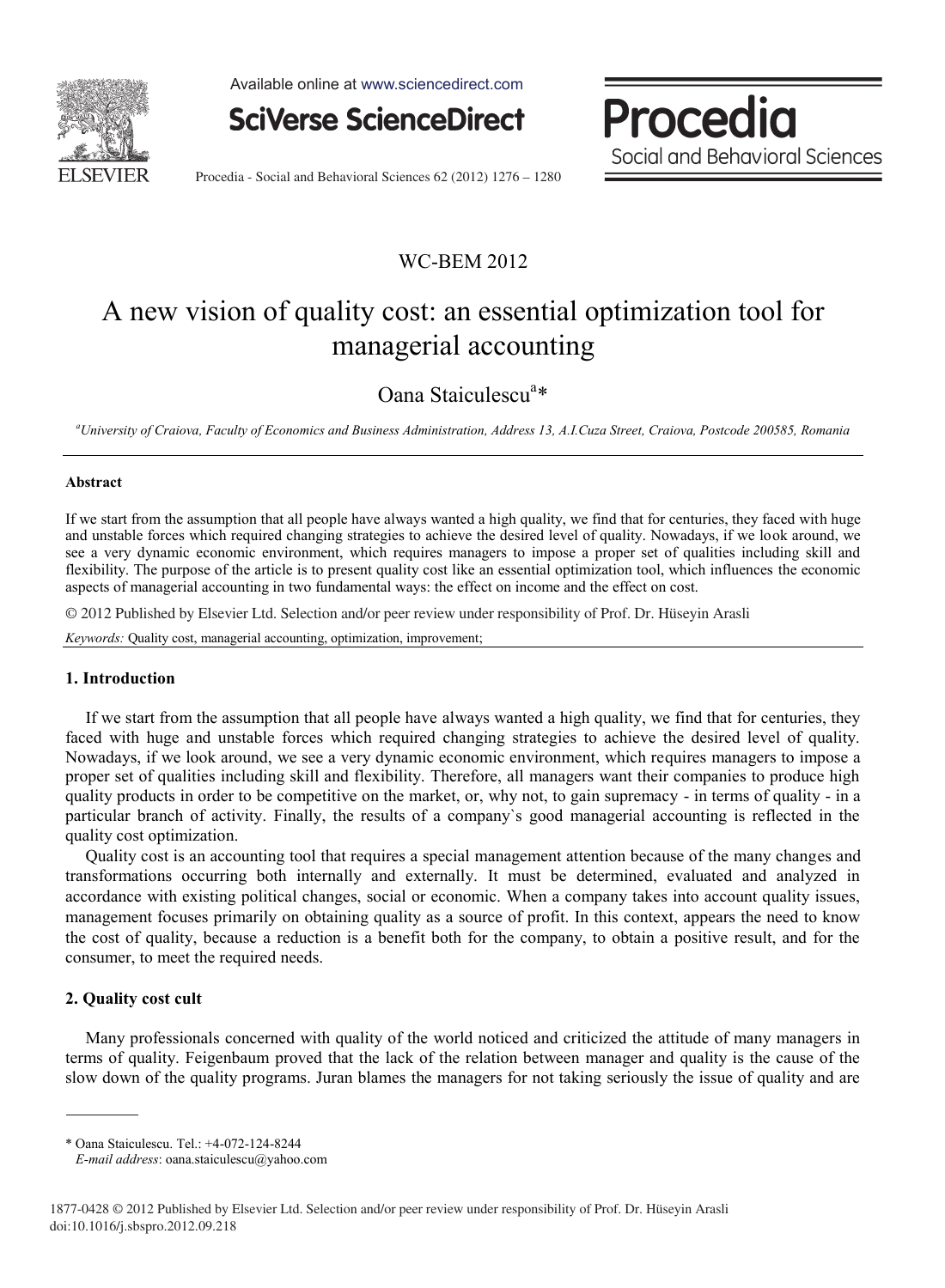concerned only with financial resource management. Hacker stated at the European Congress of Quality in 2000 that a manager must become a real trainer and that the American movement for quality passed beyond the quality of the process to "the human spirit of quality".

Keeping in mind the vision of quality in the course of time, we can state that quality cult becomes a complement to economic activity. This must be instilled to the players at the economic and social processes involved in the mechanism of gaining value.

Managerial accounting plays a key role in fostering quality as it has to weigh up the advantages and disadvantages resulted after the existence or lack of an optimal level of quality. Practically speaking, managerial accounting makes a contribution to the decision-making system through cost analysis, planning and budgeting, the formulation of decision-making judgements, the analysis of using resources, pricing analysis, the control of all these activities through specific methods and provision of information in terms of deviations and ways of correction, etc.

Among the fundamental principles of managerial accounting, the improvement of quality bulks action which means the decrease of non-quality, respectively the target to the desideratum "zero defects". Thus, the vision of management on the quality cost must be a constant concern that should be reconsidered at all levels in a company. If the vision is in itself a possible act without costs, we can't state the same thing about the defective product. As a matter of fact, the costs referring to quality stand for an important tool of quality valorization but also a source of increase in the profit of the organization.

The quality cost can help us identify the weak points of the process but can also be considered as a milestone for the establishment of measures of improvement and optimization in a certain sector of activity. Practically speaking, process costing in terms of quality doesn't stand for the absolute measure of performances in an organization, but if they are included in an efficient system through managerial accounting they may become important factors in the support of the campaign as a whole.

The creation or improvement of quality can be achieved by:

- Making the commitment that the primary concern of management is quality;
- Non-quality cost cutting through the prevention of flaws and noncompliance;
- The improvement of the commercial image of the products/services and implicitly of the company through answering the clients' needs and not only providing a good product;
- The increase of global productivity of the organization as a result of the improvement of processes;
- The increase of efficiency and effectiveness of processes;
- The substitution of the concept of "acceptable level of quality" with the target "zero defects"; -

The achievement of expectations, the increase and assessment of satisfaction of those concerned, etc. The vision of a continuous improvement of quality is very important and will lead us to a necessary practice

within an organization, taking into consideration at least three reasons: - Beside the economic effects we must keep in mind the other categories of effects that don't make a

- direct contribution or on a short-term to the increase in the profit of the company but ensure a better satisfaction of all concerned. Considering the matter on a long- term, the company will improve its image as being socially responsible and will record profit growth. At this point, technical and social effects should not be neglected because they make a contribution to the general progress and ensure long-term welfare;
- Quality is a technical, economic and social category continually changing as a result of modification of human needs but also from the point of view of technical progress. A decrease of concerns and resources allocated for the improvement of quality might result in the decrease of competitiveness of the organization having small consequences;
- Customer orientation infers to place him at the core of the organization's attention and an increased concern for the optimization of quality concerning the customer or user.

Although they are not the only ones, these reasons can be enough to justify the orientation towards continuous improvement, specific to the management of total quality. Considering the continuous improvement of quality at the level of the organization in relation to those mentioned above, it should pass through more stages:

- To establish and achieve the optimal level of quality based on the costs by the increase of the expenses of prevention-insurance and also assesment, at the same time with the drop off of losses due to nonquality and inferior unplanned quality;
- More concern for the improvement of quality above this level aiming to cover the specific expenses from the effects achieved;